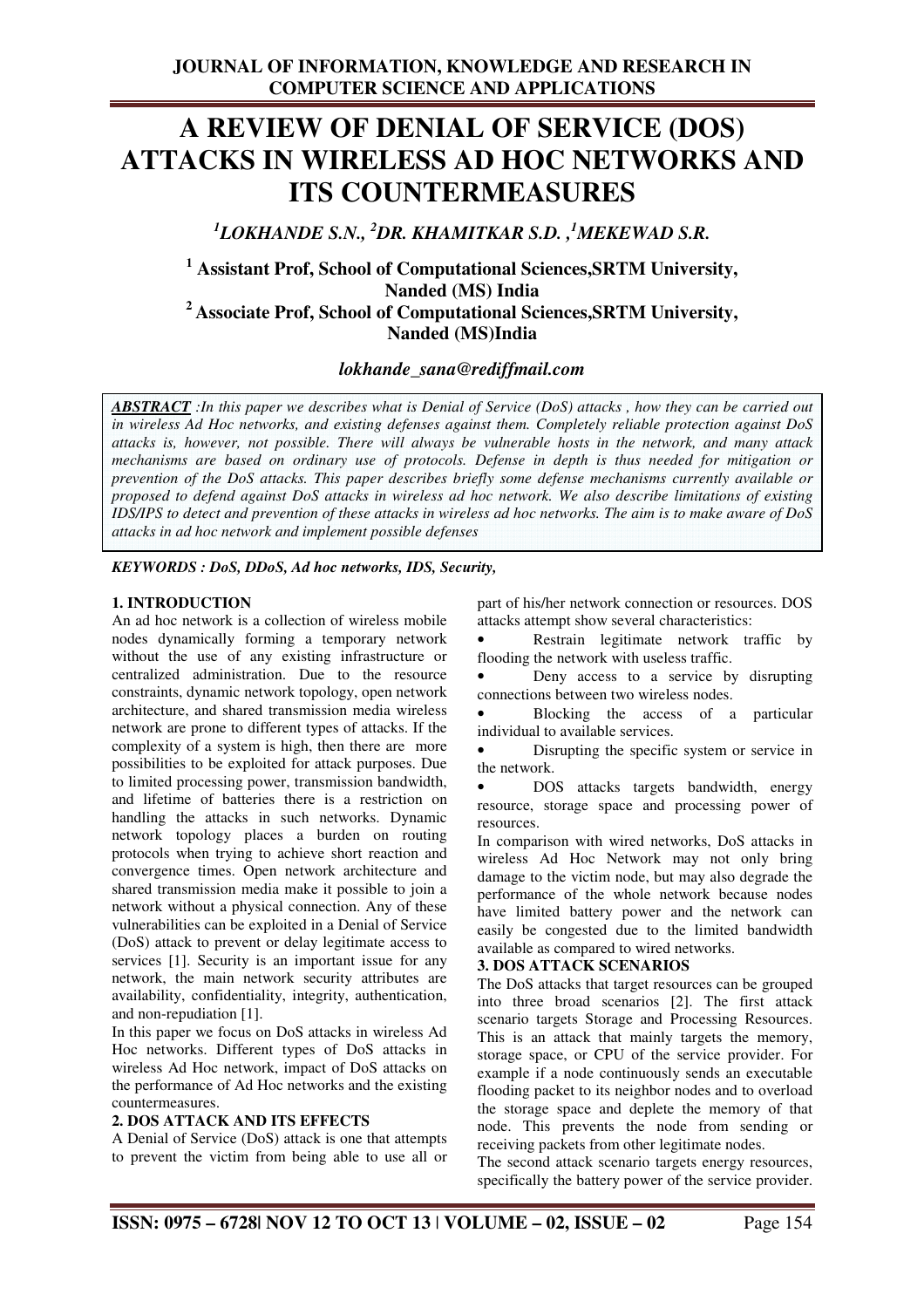Since wireless nodes operate by battery power, energy is an important resource in wireless ad hoc networks. A malicious node may continuously send a bogus packet to a node with the intention of consuming the nodes battery energy and preventing other nodes from communicating with the node.

The third attack scenario targets bandwidth. Consider the case where an attacker located between multiple communicating nodes wants to waste the network bandwidth and disrupt connectivity. The malicious node can continuously send packets with bogus source IP addresses of other nodes, thereby overloading the network. This consumes the resources of all neighbors that communicate, overloads the network, and results in performance degradations.

#### **4. EXISTING DEFENSE FOR DOS IN WIRELESS AD HOC NETWORK**

Intrusion detection can be classified based on audit data as either host based or network based. A network-based IDS captures and analyzes packets from network traffic while a host-based IDS uses operating system or application logs in its analysis. Based on detection techniques, IDS can also be classified into three categories as [3].Anomaly detection systems, Misuse detection systems and Specification based detection systems.

In ad hoc networks, a mobile node or host may depend on other node(s) to route or forward a packet to its destination [4]. The security of these nodes could be compromised by an external attacker or due to the selfish nature of other nodes. This would create a severe threat of Denial of Service (DoS) and routing attacks where malicious nodes combine and deny the services to legitimate nodes. In this section we briefly describes the existing defense mechanisms used against DoS attacks in wireless ad hoc networks. Capkun et al have developed some solutions using a concept that they introduce, called Maximum Degree Algorithm (MDA), for preventing denial of service (DoS) due to poor key management. Avoine et al [5] have developed a cryptography-based fair key exchange model called Guardian Angel. This model uses a probabilistic approach without involving a trusted third party in key exchange. Techniques for Intrusion Resistant Ad Hoc Routing Algorithms (TIARA) was proposed by Ramanujam et al to detect and eliminate DoS [6].This model presents a new approach for building intrusion resistant ad hoc networks in the wake of DoS attacks using wireless router extensions. This approach relies on extending the capabilities of existing ad hoc routing algorithms to handle intruders without modifying the existing routing algorithms. This scheme proposes a new network layer mechanism for detecting and recovering from intruder induced malicious faults that work in concert with existing ad hoc routing algorithms and augment their capabilities. Hu et al [7] have developed a DSDV based secure routing method called SEAD (Secure Efficient Ad hoc

Distance vector). This method uses efficient one-way hash functions and does not use symmetric cryptographic operations in the protocol in order to support the nodes of limited CPU processing capability and to guard against Denial of Service (DoS) attacks. The primary reason for this is due to the fact that the nodes in an wireless ad hoc network are unable to verify asymmetric signatures quickly enough for routing protocols to decide on the routing path.

Another preventive solution for DoS attacks in wireless ad hoc networks is proposed by Luo et al [8].In this solution they distribute the functionality of authentication servers, thus enabling each node in the network to collaboratively self-secure themselves. This is achieved by using the certificate-based approach. This scheme supports ubiquitous security for wireless mobile nodes, scales to network size, and is robust against adversary break ins. In this method centralized management is minimized and the nodes in the network collaboratively self-secure themselves. This scheme proposes a suite of fully distributed and localized protocols that facilitate practical deployment. It also features communication efficiency to conserve the wireless channel bandwidth and in dependency from both the underlying transport layer protocols and the network layer routing protocols.

Watchdog and Pathrater these two techniques were proposed by Marti, Giuli, and Baker [9] Watchdog and Pathrater, to be added on top of the standard routing protocol in wireless ad hoc networks. The standard is Dynamic Source Routing protocol (DSR). A Watchdog identifies the misbehaving nodes by eavesdropping on the transmission of the next hop. A Pathrater then helps to find the routes that do not contain those nodes. In DSR, the routing information is defined at the source node. This routing information is passed together with the message through intermediate nodes until it reaches the destination. Therefore, each intermediate node in the path should know who the next hop node is. In addition, listening to the next hop's transmission is possible because of the characteristic of wireless networks if node A is within range of node B, A can overhear communication to and from B.

The Watchdog and Pathrater model assumes that there are no priori trust relationships. Performance of model is bound to suffer when trusted node lists in ad hoc networks are also taken into account. Also, in this model, all the simulations are based on Constant Bit Rate (CBR) data with no reliability requirements. The analysis should be extended to explain how the routing extensions perform with TCP flows common to network applications [9]**.**

Buchegger and LeBoudec<sup>[10]</sup> proposed an extension to DSR protocol called CONFIDANT (Cooperation Of Nodes, Fairness In Dynamic Ad-hoc NeTworks), which is similar to Watchdog and Pathrater. Each node observes the behaviors of neighbor nodes within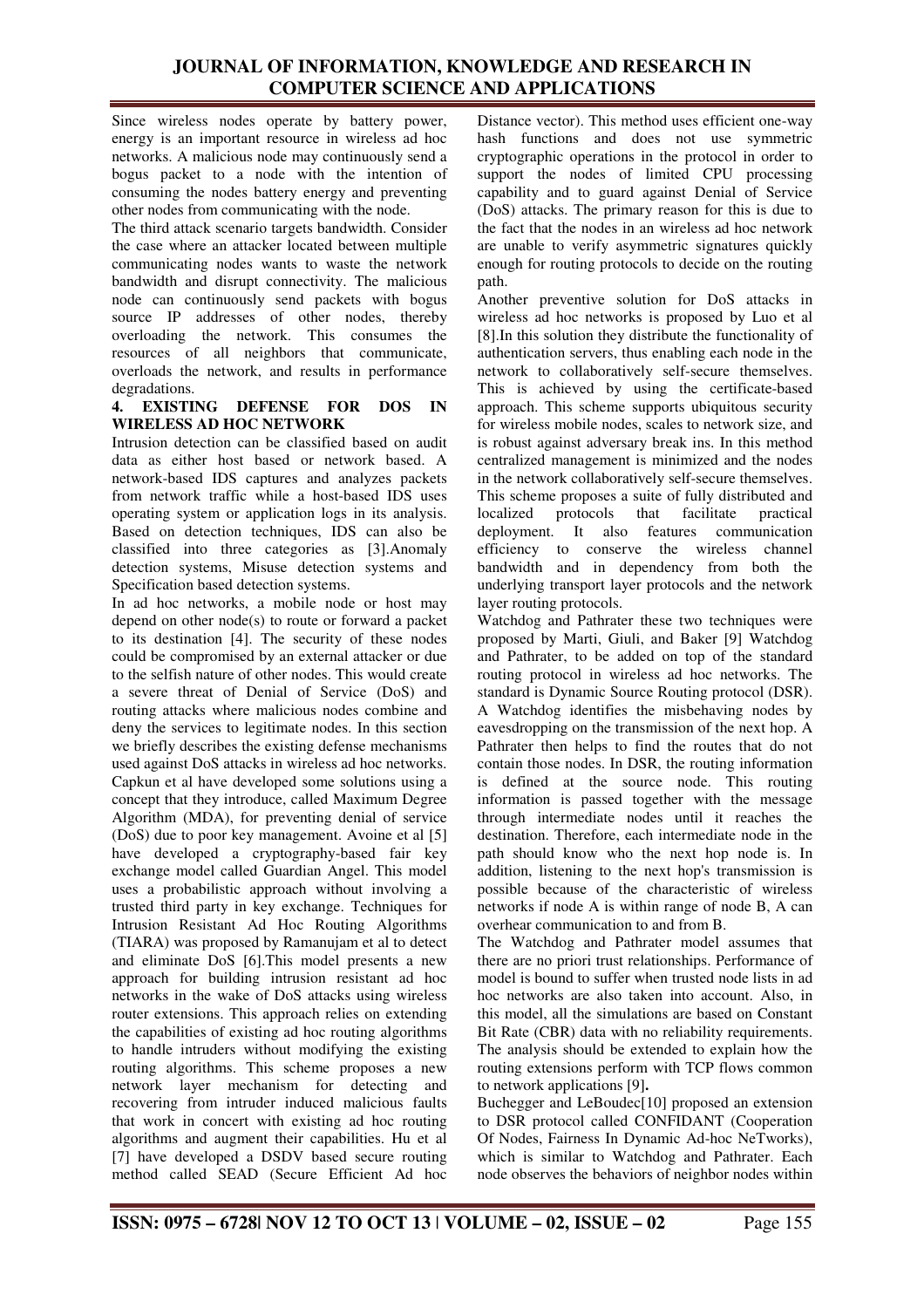its radio range and learns from them. This system also solves the problem of Watchdog and Pathrater such that misbehavior nodes are punished by not including them in routing and not helping them on forwarding packets. Moreover, when a node experiences a misbehaving node, it will send a warning message to other nodes in the network, defined as friends, which is based on trusted relationship.

CORE,Michiardi and Molva [11] presented a technique to detect a specific type of misbehaving nodes, which are selfish nodes, and also force them to cooperate. This technique is based on a monitoring system and a reputation system, which includes both direct and indirect reputation from the system. In another word, CORE prevents false accusation, thus, it also prevents a Denial of Service (DoS) attack, which cannot be done in CONFIDANT. The negative rating is given to a node only from the direct observation when the node does not cooperate, which results in the decreased reputation for that node. The positive rating, in contrast, is given from both direct observation and positive reports from other nodes, which results in the increased reputation. CORE can then be said to have two components, the watchdog system and the reputation system. The watchdog modules, one for each function, work the same way as in the previous two schemes above. For the reputation system, it maintains several reputation tables, one for each function and one for accumulated values for each node. Therefore, if there is a request from a bad reputation node, the node will be rejected and not be able to use the network.

A cluster-based cooperative intrusion detection system has been presented by Huang and Lee [12].In this approach, IDS is not only able to detect an intrusion, but also to identify the attack type and the attacker, whenever possible, through statistical anomaly detection. Various types of statistics or features, which are proposed in their previous work, are evaluated from a sampling period by capturing the basic view of network topology and routing operations, as well as traffic patterns and statistics, in the normal traffic. Hence, attacks could be identified if the statistics deviate from the precomputed values.

Xiapu Luo et al [16] have presented the important problem of detecting Pulsing Denial of Service (PDoS) attacks which send a sequence of attack pulses to reduce TCP throughput. Wei-Shen Lai et al [17] have proposed a scheme to monitor the traffic pattern in order to alleviate distributed denial of service attacks. Shabana Mehfuz1 et al [18] have proposed a new secure power aware ant routing algorithm (SPA-ARA) for mobile ad hoc networks that is inspired from ant colony optimization (ACO) algorithms such as swarm intelligent technique. Xiaoxin Wu et al [19] proposed a DoS mitigation technique that uses digital signatures to verify legitimate packets, and drop packets that do not pass the verification.Ping Yi, Zhoulin Dai,Shiyong Zhang

and Yiping Zhong [20] have presented a new DoS attack and its defense in wireless ad hoc networks. The new DoS attack, called Ad Hoc Flooding Attack(AHFA), can result in denial of service when used against on demand routing protocols for mobile ad hoc networks,such as AODV & DSR. John Haggerty, Qi Shi and Madjid Merabti [21] have proposed a new approach that utilizes statistical signatures at the router to provide early detection of flooding Denial of Service attacks. Wei Ren, Dit-Yan Yeung, Hai Jin, Mei Yang [22] have proposed a defense scheme that includes both the detection and response mechanisms. In this paper the detection scheme that monitors MAC layer signals and a response scheme based on Explicit Congestion Notification (ECN) marking are discussed. But, the method of monitoring the sending rates of the nodes is not discussed. Hence identifying the attacking nodes becomes a problem. It may also result in increase of false positives and false negatives. Giriraj Chauhan and Sukumar Nandi[23] proposed a QoS model. There are three steps in handling a malicious node. First step identify that a node is mishandling the packets intentionally. Second, the identity of the malicious node must be determined. The third step is to isolate the malicious node from the network or cope with the issue.

## **5. LIMITATIONS OF EXISTING SOLUTIONS:**

In this section we briefly elaborate the limitations of some existing countermeasures which are specified for prevention of DoS attacks in wireless ad hoc networks. The Guardian Angel model is not a comprehensive security scheme and does not take into account the attacks like packet forwarding and denial of service or routing attacks [5].

The SEAD approach does not incorporate mechanisms to detect and expose nodes that advertise routes but do not forward packets [7].In the Beacon scheme, scalability is an issue if there are large numbers of nodes compared to the available bandwidth. The proposed model assumes all nodes in a network share a symmetric key used only for beacon authentication. In addition to problems with scalability, every agent and mobile node at the site has to know the network authentication key. The Watchdog and Pathrater model assumes that there are no apriority trust relationships. Performance of model is bound to suffer when trusted node lists in ad hoc networks are also taken into account. Also, in this model, all the simulations are based on Constant Bit Rate (CBR) data with no reliability requirements. The analysis should be extended to explain how the routing extensions perform with TCP flows common to network applications [9]. The CONFIDANT protocol assumes that nodes are authenticated and that no node can pretend to be another in order to get rid of a bad reputation [10].The scheme CORE considers only attacks from selfish nodes but not from active intruders. Hence the scheme needs to be extended and tested for intruder attacks as well. Also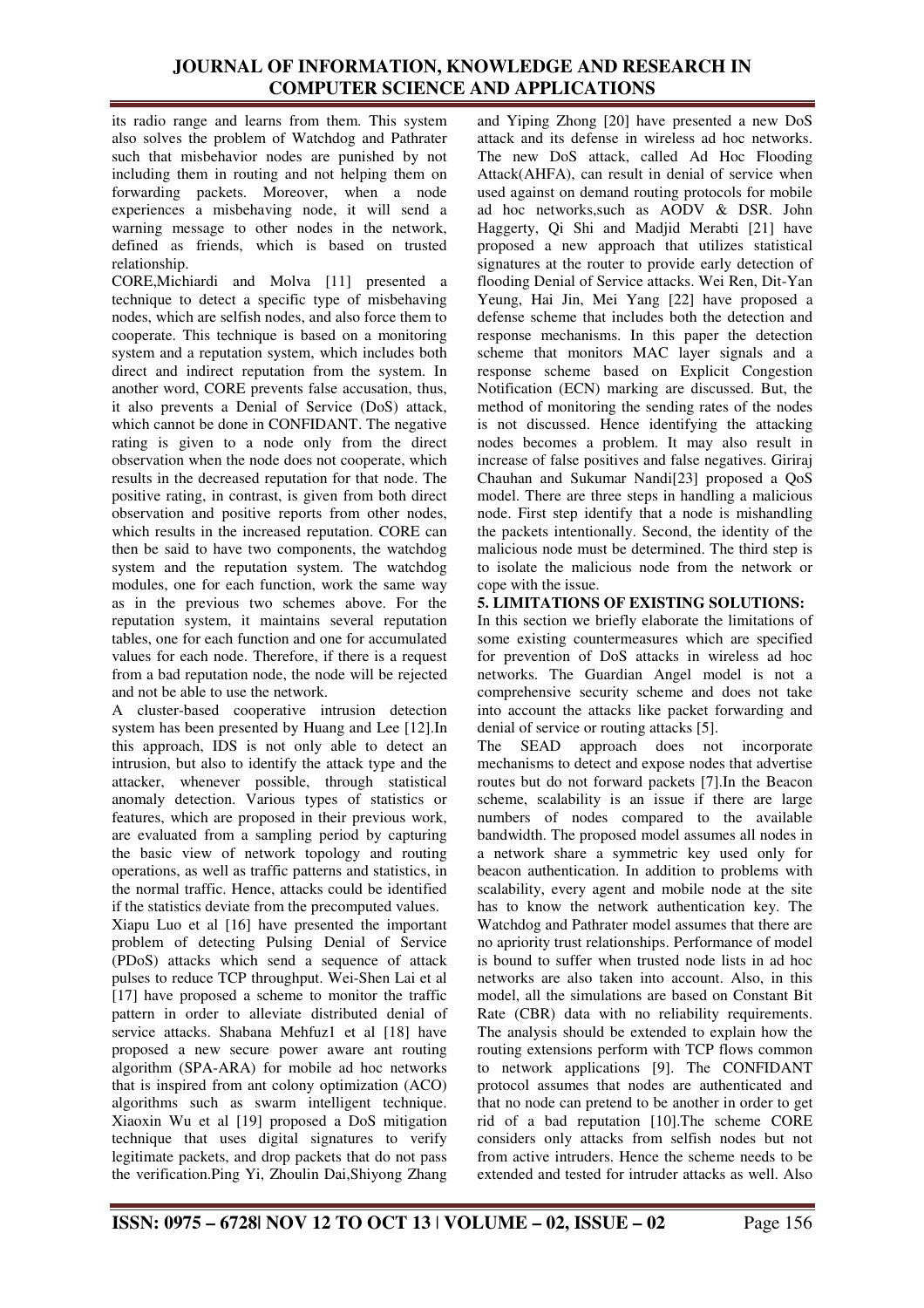there is no definition of formal method to analytically prove robustness of CORE[11] .The solution for attack by selfish nodes, presented in Nuglets model is focused just on packet forwarding attacks. This model also does not address application level issues like mutual provision of information services in an ad hoc network.

Since the ARIADNE model does not possess the optimizations of DSR, the resulting protocol is less efficient than the highly optimized version of DSR that runs in a trusted environment [13] .An important aspect of OSRP scheme is that the algorithm can be used to detect a fault. However, it is difficult to design such a scheme that is resistant to a large number of adversaries. The method suggested in this paper uses a fixed threshold scheme. This scheme does not explore other methods, such as adaptive threshold or probabilistic schemes which may provide superior performance and extensibility. Also this scheme does not provide means of protecting routing against traditional denial of service attacks  $[14]$ .

## **6. CONCLUSION**

In this survey paper, we try to scrutinize the security issues in the wireless ad hoc networks. Due to the mobility and open media nature, the wireless ad hoc networks are much more prone denial of service. As a result, the security needs in the wireless ad hoc networks are much higher than those in the wired networks.

It has been observed that the existing IDS/IPS performs poorly in detection as well as the false positive rate is higher. It has recently been observed that Denial of Service (DoS) attacks are targeted even against the IDS. Thus, IDS themselves needs to be protected. IDS should also be able to distinguish an attack from an internal system fault.

The identification of intruder and appropriate response techniques to protect Wireless Ad Hoc Network from DoS attacks is still a challenging issue. The need to coordinate intrusion detection and response techniques and the need to respond and control the identified attacks effectively, require further research.

#### **7. REFERENCES:**

1. Safdar Ali Soomro et l "Denial of Service Attacks in Wireless Ad hoc Networks" Journal of Information & Communication Technology Vol. 4, No. 2, 2010.

2.Mieso K. Denko " Detection and Prevention of Denial of Service Attacks in Mobile Ad Hoc Networks using reputation based Incentive Scheme" Systematics ,Cybernetics and Information ,vol.3,No.4

3. A. Mishre, K. Nadkarni and A. Patcha , "Intrusion Detection in wsireless Ad Hoc Networks", IEEE Wireless Communications, Vol. 11, Issue 1, PP. 48- 60 , Feb. 2004.

4. S.P. Alampalayam, A. Kumar and S. Srinivasan " Mobile Ad Hoc Networks security- A taxonomy" in proceedings of ICACT conference, 2005,

5. G. Avoine and S. Vaudenay, "Cryptography with guardian angels: Bringing civilization to pirates" ACM mobile computing and communications review, Vol. 7 No.1, pp. 74-94 Jan-03.

6.A.A. Ramanujam,J.Bonney,R,Hagelstrom and K.Thurber,"Techniques for Intrusion resistant Ad Hoc Routing Algorithms (TIARA)" in proceedings of MILCOM Conference,2000.

7. Y.Hu,D.B.Johnson and A.Perrig," SEAD: Secure Efficient distance vector routing for mobile wireless ad hoc networks" in proceedings of fourth IEEE workshop on mobile computing systems & Applicatons,pp3-13, 2002.

8.H.Luo and S.Lu,Ubiquitous and robust authentication services for ad hoc wireless networks" Dept. of Computer Science,UCLA Technical report TR200030,2000.

9. Sergio Marti,T.J.Giuli,Kevin Lai and Mary Baker, "Mitigating routing misbehavior in mobile ad hoc networks "in proceedings of the 6th annual international conference on mobile computing and networking(MobiCom'00) Bostan 2000,pp255-265.

10.S.Buchegger and J Boudec, "Performance analysis of the CONFIDANT protocol: Cooperation of nodes fairness in Distributed AdHoc Networks "in proceedings of MobiHoc conference,2002

11.P.Michiardi and R.Molva, "CORE:A Collaborative REputation mechanisms to enforce node cooperation in mobile ad hoc networks in proceedings of Communication and Multimedia Security Conference, pp. 107-121,2002.

12. Y.Huang and W.Lee "A cooperative intrusion detection system for ad hoc networks "in proceedings of ACM workshop on security of Ad Hoc and Sensor Networks,2003.

13. Y.Hu ,A Perrig and D.B.Johnson, "Ariadne : A secure on demand routing protocol for ad hoc networks "in proceedings of the 8th Annual International Conference on Mobile Computing and Networking, pp.12-23, 2002.

14.B.Awerbuch,D.Holmer,C,Nita Rotaru and H.Rubens "An on demand secure routing protocol resilient to byzantine failures," in proceedings of ACM workshop on wireless Security,pp.21-302002.

15..Xiapu Luo, Edmond W.W.Chan,Rocky K.C.Chang: Detecting Pulsing Denial-of-Service